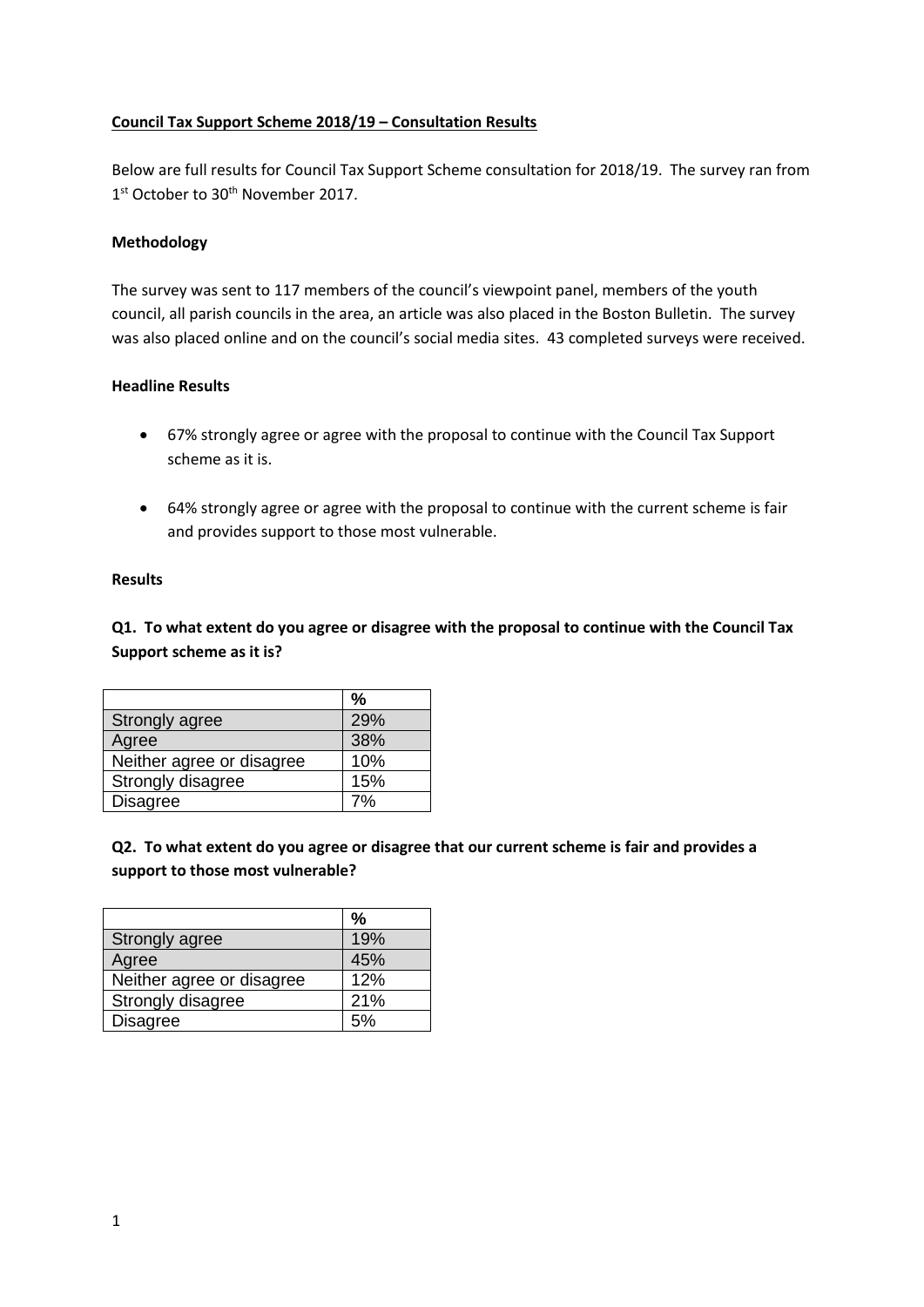**Are there any other people we should protect when considering changes to our Council Tax Support Scheme from April 2018? If so please tell us who and give your reasons.** 

## Other reasons

| 1.               | Persons with mental disabilities                                                   |
|------------------|------------------------------------------------------------------------------------|
| 2.               | People that have worked and paid their taxes but become disabled in anyway         |
|                  | mentally or physically through no fault of their own need more help.               |
| 3.               | People who are in work but are paid very low wages                                 |
| $\overline{4}$ . | Low income single working parents may have difficulty paying 25% council tax.      |
| 5.               | Low income people and allow discussion with people before costly court action      |
|                  | adding further financial burden.                                                   |
| 6.               | Single parents, man or women who have become in that position through no           |
|                  | fault of their own. e.g. like if their husband has left them or died. I think they |
|                  | need more help.                                                                    |
| 7 <sub>1</sub>   | All the streets with no street lights should have their council tax reduced or     |
|                  | switch the lights back on.                                                         |
| 8.               | Pensioners, vulnerable                                                             |
| 9.               | Widow/widowers living alone                                                        |
| 10.              | Who is studying and working with children.                                         |
| 11.              | Forces and merchant navy personnel. They spend more than 6 months out of           |
|                  | the county carrying out work that protects the whole country and still pay full    |
|                  | tax/ni on wages and local taxes too.                                               |
| 12.              | Young people with zero hours contracts, people who rent their homes or             |
|                  | haven't paid off their mortgages in full                                           |
| 13.              | Its is discrimination                                                              |
| 14.              | The only people who should be helped are the old people who have worked            |
|                  | and paid taxes all their lives                                                     |
| 15.              | People on low income in second income                                              |
| 16.              | People older than 70 years should have an automatic deduction of council tax       |
|                  | bill. Perhaps 20%. Reason is that these people are in the winter of their lives    |
|                  | and are in need of some support.                                                   |
|                  |                                                                                    |

No

| No, all covered                                                                  |
|----------------------------------------------------------------------------------|
| No $\times 6$                                                                    |
| <b>None</b>                                                                      |
| No, it is not clear why working age get benefits, if there are no other reasons. |

## **Do you have any further comments or feedback you would like us to consider?**

| .        | N0<br>$\mathbf{r}$<br>tha<br>.<br>vou |
|----------|---------------------------------------|
| <u>.</u> | N.                                    |

|              | In these times of financial hardship the council must use all available resources to<br>ensure the 2500 households are in real need and are not just good at cheating the<br>system. |
|--------------|--------------------------------------------------------------------------------------------------------------------------------------------------------------------------------------|
| 2.           | It should be stopped.                                                                                                                                                                |
| $\mathbf{3}$ | Also the elderly who have worked all their lives should have 100% help and not                                                                                                       |
|              | have to pay any council tax if they don't have any assets. But otherwise I know                                                                                                      |